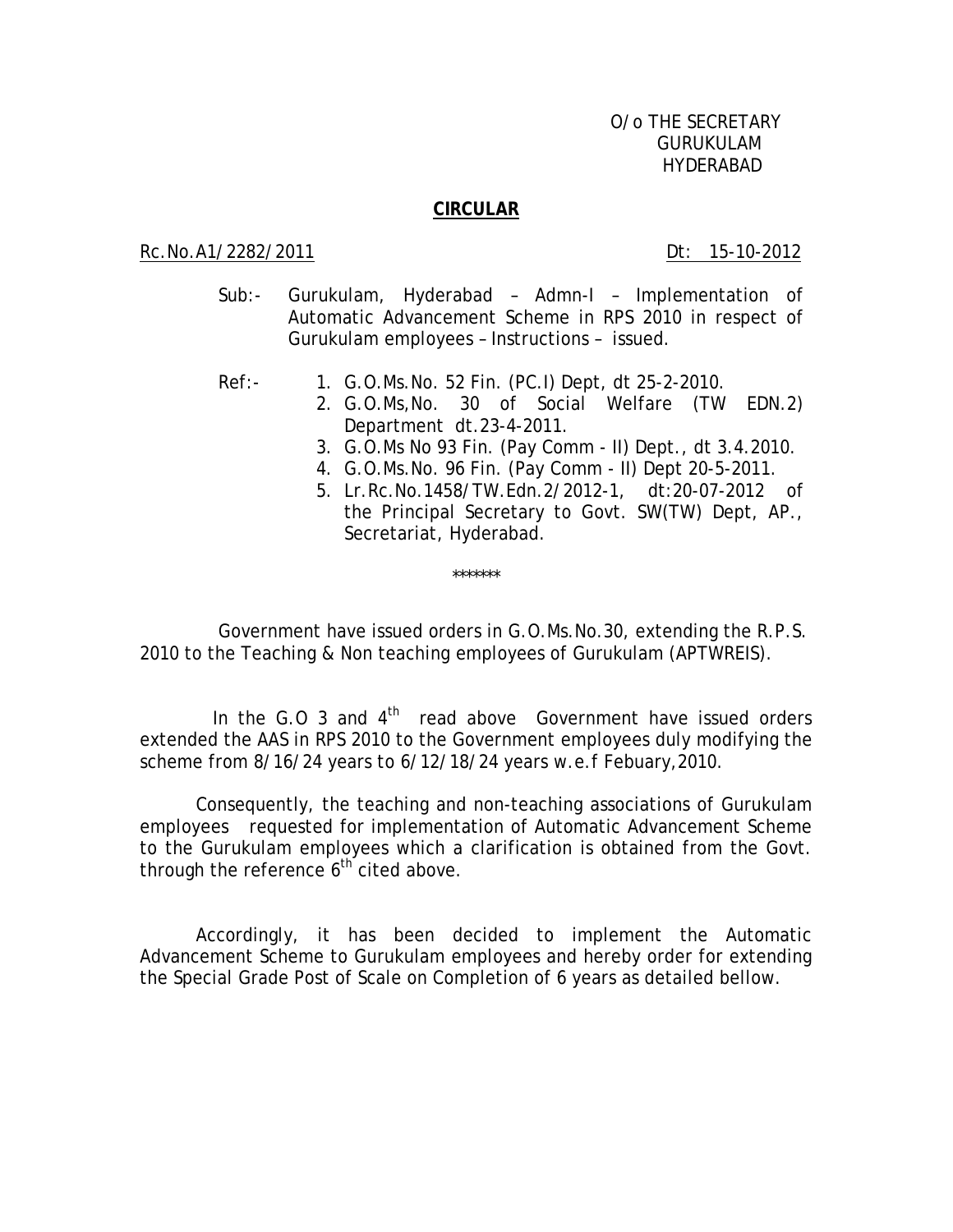| SI.<br><b>No</b> | Post                                                                                                        | Scale of pay as per<br>G.O. No.30<br>dt.23-04-11 | Scale of Spl.<br>Grade post as per<br>G.O. 96<br>dt.20-05-11 |
|------------------|-------------------------------------------------------------------------------------------------------------|--------------------------------------------------|--------------------------------------------------------------|
| 1                | $\overline{2}$                                                                                              | 3                                                | 4                                                            |
| 1                | Attendars/Ayah<br>$S_{I}$<br>cook, Helpers,<br>MPWs. Watchma<br>n, Sweeper &<br>Plumber-cum-<br>Electrician | 6900-20680                                       | 7100-21250                                                   |
| $\overline{2}$   | Record<br>asst./Lab Asst.                                                                                   | 7960-23650                                       | 8440-24950                                                   |
| 3                | <b>Driver</b>                                                                                               | 8440-24950                                       | 9200-27000                                                   |
| $\overline{5}$   | <b>ANM</b>                                                                                                  | 10900-31550                                      | 11530-33200                                                  |
| 6                | <b>Staff Nurse</b>                                                                                          | 12910-36700                                      | 13660-38570                                                  |
| $\overline{7}$   | Jr.Asst/Jr.Sten<br>o/ Typist                                                                                | 9200-27000-                                      | 9460-27700                                                   |
| 8                | Sr.Asst./Sr.Sten<br>О                                                                                       | 11530-33200                                      | 11860-34050                                                  |
| 9                | Supdt.                                                                                                      | 14860-39540                                      | 15280-40510                                                  |
| 10               | <b>PETs</b>                                                                                                 | 11530-33200                                      | 11860-34050                                                  |
| 11               | <b>TGT</b>                                                                                                  | 15280-40510                                      | 16150-42590                                                  |
| 12               | <b>PGT</b>                                                                                                  | 18030-43630                                      | 19050-45850                                                  |
| 13               | PD School                                                                                                   | 14860-39540                                      | 15280-40510                                                  |
| 14               | Junior<br>Lecturer                                                                                          | 19050-45850                                      | 20680-46960                                                  |

In respect of PD(College) and Principals (School and College) further clarifications is awaited and instructions will be issued in the matter in due course of time